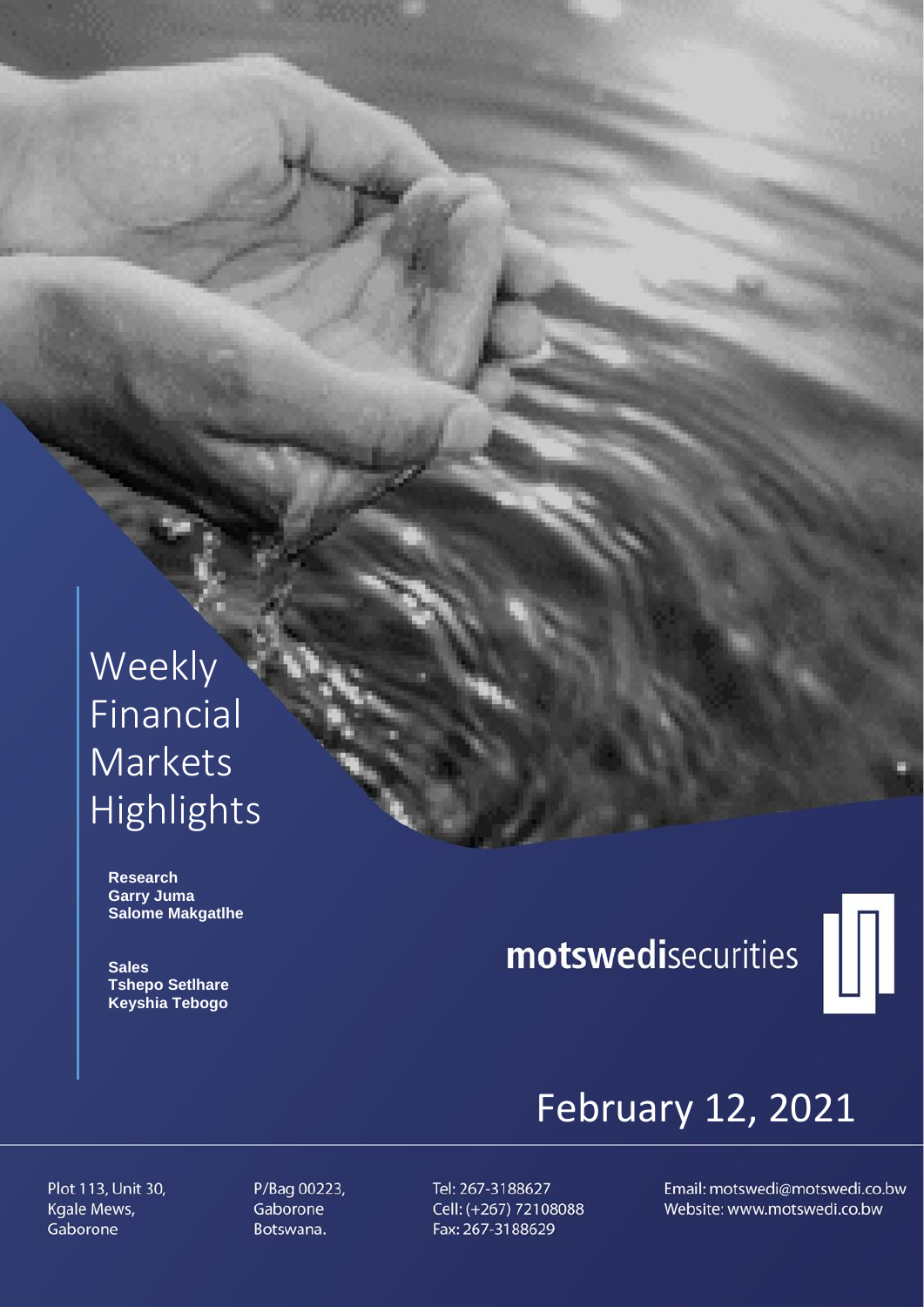motswedisecuriti

A member of the Botswana Stock Exchange

## **1.0 Local Equity…**

The BSE equity market posted its highest level of weekly liquidity in the year (thus far), recording 14.61mn shares crossing with a worth of P14.39mn, which was traded across 13 stocks. Letshego was the epitome of liquidity for the week, trading the most shares at 13.20mn (P10.03mn) with each share going through the market at P0.76 each – this being unchanged from the prior week's closing value. The stock has a very wide reaching and diverse shareholding, which has translated into it being one of the most liquid stocks on the Exchange. In 2020, the stock alone, traded 24% of the total equity market turnover on the BSE. As the stock's price was not changed in the day, its YTD performance remained stagnant for the week, at +5.6%.

The property sector of the Exchange was on the defensive in the week, as two companies in the sector posted losses. Primetime dropped 3 thebe to close the week valued at P2.70/linked-unit. This loss adding to the stock's existing negative movement in the year, which now cumulatively stands at negative 1.8%. Turnstar was the property stock to lose in the week, giving back 2.9% of its value to the market to close worth P2.38/linked-unit.

Lucara Diamonds posted a gain of 24.8% in the week, to close valued at P7.00/share, ahead of the Company's 2020 yearend financial results which are anticipated on the 22<sup>nd</sup> February 2021. This gain was likely supported by the anticipation of a recovery in the diamond market in the medium term. As recent as two weeks ago, the Company recovered a 378 carat diamond in its Karowe mine in Botswana, adding to a growing list of significant gems in the region.

As would be expected, given the negative price movements in the week, the Domestic Company Index (DCI) closed the week 0.13% down, given the relevant Board posted only losses for the week. The Domestic Company Total Returns Index (DCTRI), on the hand, depreciated 0.06% during the week, cushioned by the return of dividends in the market. To this end, Sefalana went ex-dividend on the 10<sup>th</sup> February 2021; the dividend will become payable on the 24th February 2020. The DCI and the DCTRI now have YTD's of negative 0.39% and negative 0.22% respectively. The Foreign Company Index climbed 0.16% in the week, supported by the gain in Lucara. The index's YTD currently stands at 0.22% by the close of the week.

| No. of Shares Trading    | 14,605,438 |
|--------------------------|------------|
| Turnover (BWP)           | 14,390,745 |
| Turnover (USD)*          | 1,326,827  |
| No. of stocks trading#   | 11         |
| No. of stocks advancing# |            |
| No. of stocks declining# | 2          |
| No. of stocks unchanged# |            |

**Market Summary – Week ending 12 February, 2021**

*Source: Motswedi Securities, BSE \*US\$/BWP = 0.0922 # = Domestic Main Board*

| <b>COUNTER</b>      | 12 Feb | 05 Feb<br>$_{\rm (t)}$ | <b>Change</b><br>(%) | YTD<br>$(\% )$ |
|---------------------|--------|------------------------|----------------------|----------------|
| LUCARA <sup>1</sup> | 700    | 561                    | $+24.8$              | $+24.8$        |
| <b>PRIMETIME ↓</b>  | 270    | 273                    | $-1.1$               | -1.8           |
| <b>TURNSTAR ↓</b>   | 238    | 245                    | $-2.9$               | $-4.8$         |
| BBS↓                | 107    | 109                    | -1.8                 | -1.8           |

*Source: Motswedi Securities, BSE*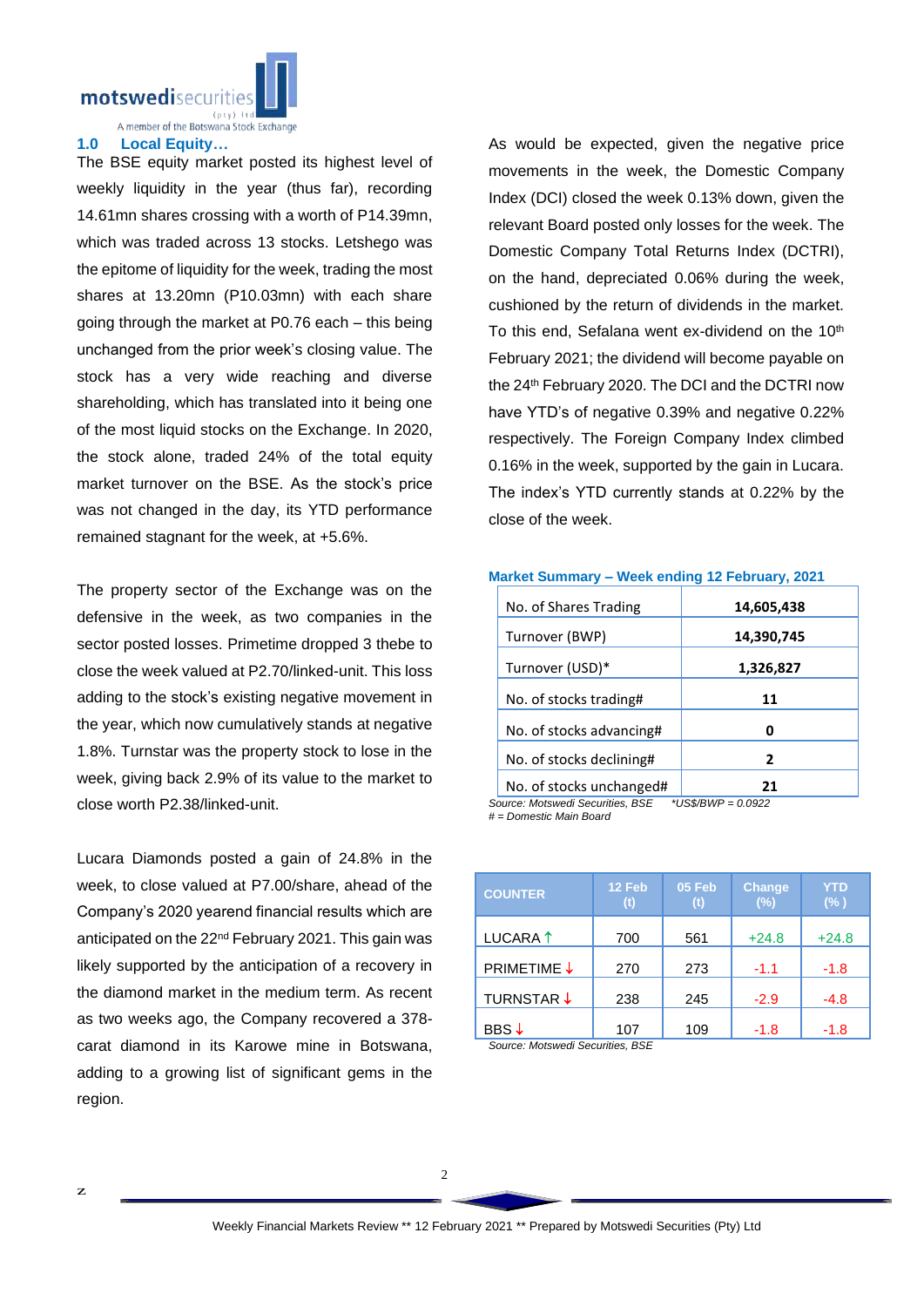

# **BSE Indices – Week ending 12 February, 2021**

| <b>DCI Close</b>   | 6,852.84 |  |  |
|--------------------|----------|--|--|
| Weekly Change (%)  | $-0.13$  |  |  |
| YTD Change (%)     | $-0.39$  |  |  |
| <b>FCI Close</b>   | 1,550.71 |  |  |
| Weekly Change (%)  | $+0.16$  |  |  |
| YTD Change (%)     | $+0.22$  |  |  |
| <b>DCTRI Close</b> | 1,661.01 |  |  |
| Weekly Change (%)  | $-0.06$  |  |  |
| YTD Change (%)     | $-0.22$  |  |  |

*Source: Motswedi Securities, BSE*

# **2.0 Company Announcements and Financial Results**

**Letlole** La Rona published their interim financial results for the period ended 31 December 2021 in the day. The company's revenue line improved 27%, supported by the growth in rental income which can be largely attributed to an increase in the company's property investments portfolio in the period. Also supporting the increase in revenue was the sustained average escalation rate (reported as 7% by the Company). A line that grew significantly on the expenses was the provision for credit loss allowances, which does not come as much of a surprise, as the company noted a marked increase in tenants who fell behind on their rentals in the period. Investment properties were up 26%, as the Company added 6 acquisitions to the portfolio, bolstering it up to P0.96bn. Holistically, the Company's investments, climbed to P1.03bn. The Company's overall performance for the period was hampered by the ongoing pandemic, but was resilient nonetheless with Profit before tax dropping by a slight 4.4% to P32.8mn. On a good note for shareholders, the company declared a 7.9thebe

interim distribution for the period, which will become payable on the 10th of March 2020.

**Standard Chartered Bank of Botswana** commenced the preparation of the full year Financial Statements for the period ended 31st December 2020, and the process will continue for a period that will not extend beyond 31st March 2021, by which date the final results will have been published. In compliance with Botswana Stock Exchange Listing rules, and as a matter of good corporate governance, SCBB hereby declares a closed period effective 1<sup>st</sup> January 2021 to the date the final results are published. During the closed period SCBB Directors, management and staff are prohibited from dealing in SCBB shares as they could be or deemed to have been aware on unpublished price sensitive information.

**Turnstar**, in compliance with the recommendations of the King III code regarding the rotation of nonexecutive Directors, announced the retirement of Mrs Peo Pillar, from the Board of Directors. Mrs Pillar has served on the Turnstar Board since 2011, and was the Chairperson of the Audit & Risk committee, at the time of her retirement.

**Lucara Diamond Corp.** announced that it will be publishing its 2020 Year End Results on the 22<sup>nd</sup> February 2021 after market close in North America. The Company will host a conference call and webcast to discuss the results on the 23rd February 2021 at 7:00 a.m. Pacific, 10:00 a.m. Eastern, 3:00 p.m. UK, 4:00 p.m. CET.

# **3.0 Foreign Exchange…**

The US dollar was heading towards its first weekly loss in three weeks against its trading partners, pressured by a few catalysts, including the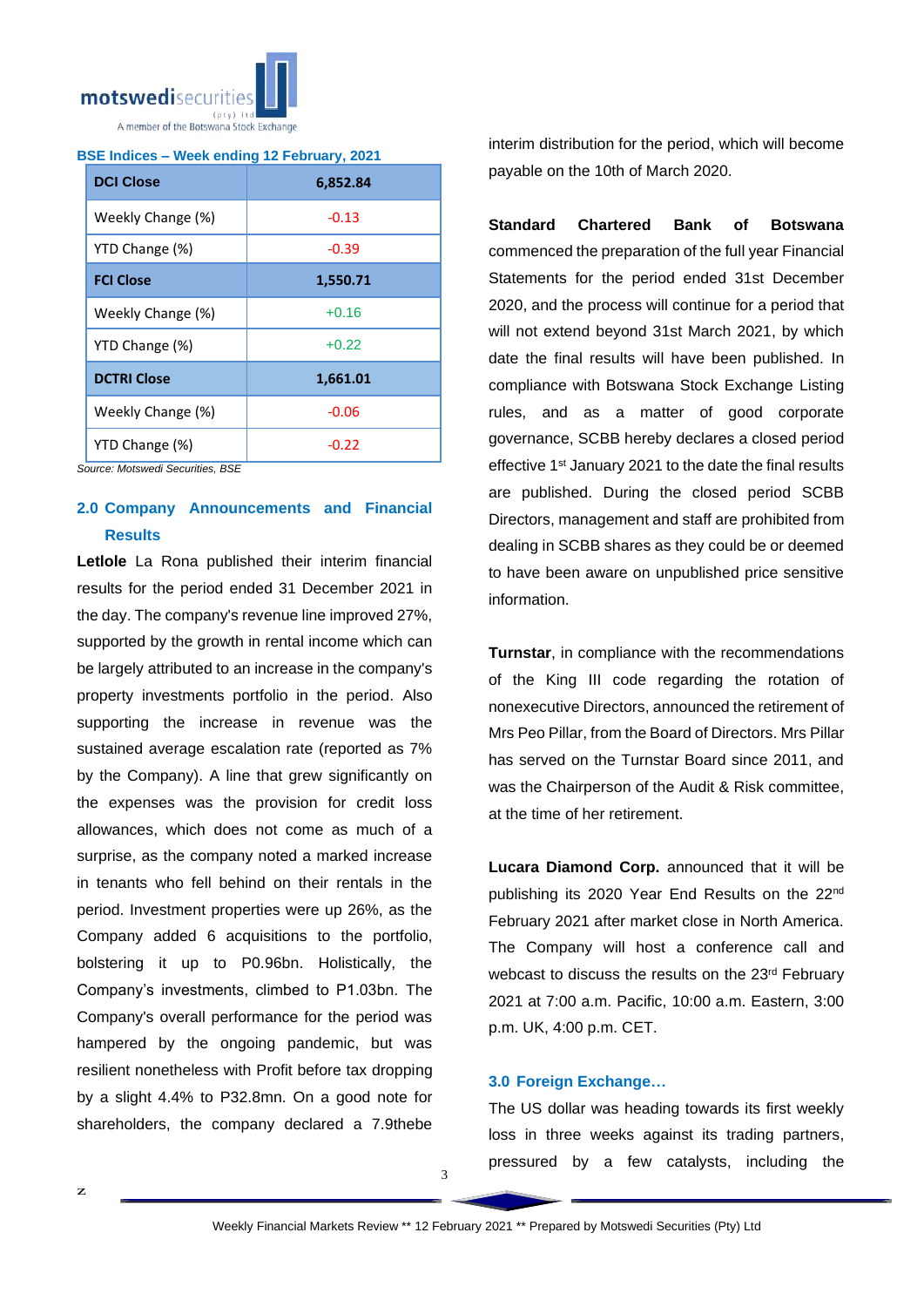

disappointing US jobs data which were weaker than expected as well as the anticipated US stimulus package. The stimulus package is tagged at US\$1.9 trillion and is largely expectant to pass through Congress with very little changes. The package, of course, has resulted in a weakened US dollar across the board.

The weakening dollar gave some support to the emerging market currencies as is seen in the slight climb in the South African rand and the Botswana pula, against the US dollar. The euro, yen and the pound were also beneficiaries of the weak dollar, to mention a few.

### **Domestic Exchange rates**

| <b>Currency</b>          | 12 Feb | 05 Feb | <b>Change</b><br>$(\%)$ | YTD<br>$(\%)$ |
|--------------------------|--------|--------|-------------------------|---------------|
| ↓≊<br>US\$/BWP           | 0.0922 | 0.0909 | 1.43                    | $-2.02$       |
| ≋<br>↑<br>ZAR/BWP        | 1.3494 | 1.3628 | $-0.98$                 | 1.50          |
| lo.<br>EUR/BWP           | 0.076  | 0.076  | 0.00                    | $-9.52$       |
| ↓ ∺∺<br>GBP/BWP          | 0.0668 | 0.0665 | 0.45                    | $-6.96$       |
| $\bullet$<br>↓<br>JPY/BW | 9.66   | 9.6000 | 0.63                    | $-5.57$       |
| CNH/BWP                  | 0.5927 | 0.5892 | 0.59                    | $-9.75$       |

*Source: Bank of Botswana*

# **4.0 Commodities…**

Gold prices were in line to close the week with gains locked in. The metal in the week was supported by a lower US dollar which was weakened by expectations that the US stimulus package will be passed in Congress this month. This led investors to dive for the commodity in order to use it as a buffer against the anticipated increase in inflation. Capping gold's gains for the week were the US jobs weekly data which noted a slight dip in jobless claims from the prior week.

US\$1,842.89/oz. in the week, but settled at 4 Spot gold prices managed to reach a high of

US\$1820.68/oz. and posting 0.36% gains by midafternoon trading on Friday. Silver was up 0.48% in the week, trading at around US\$27.05/oz. Elsewhere, platinum prices rose in the week, surpassing a 6 year high, to peak over US\$1,268.88/oz. on expectations that demand for the commodity will recover soon. The metal was up 8.52% at US\$1,225.11/oz. for the day at the time of writing.

Brent crude oil was up 2.28%, at the time of writing, in line to post gains for the week, despite having reached a one-year high midweek. Oil lost steam following a reduced demand forecast published by the OPEC. The commodity in the last few weeks has been supported by ongoing production cuts by OPEC and other non-member producers, in a bid to curb the ongoing oversupply in the market.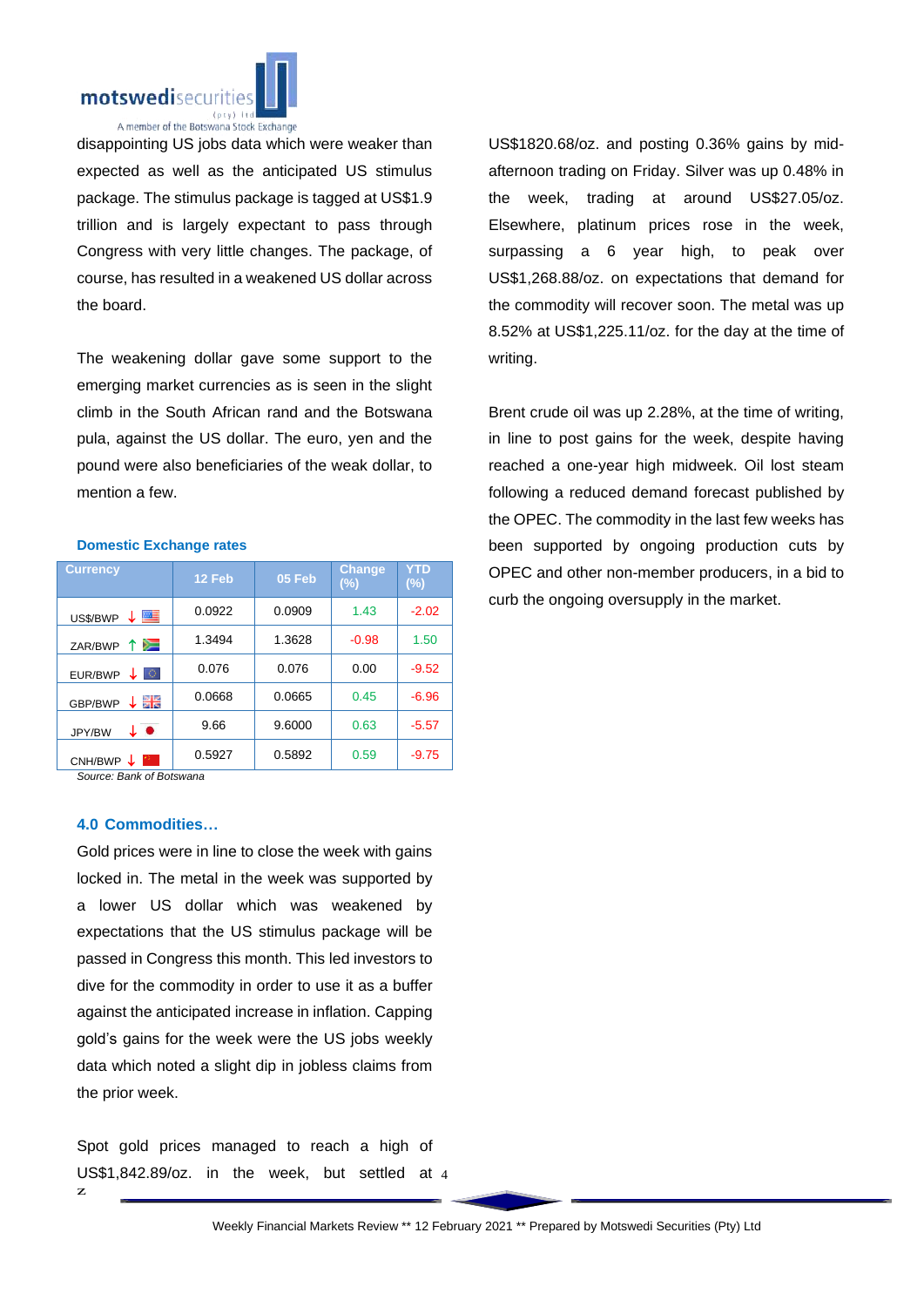

#### **Disclaimer:**

The views expressed in this research note reflect the views of Motswedi Securities (Proprietary) Limited based on the information available at its disposal at the time of writing and may change without notice, and is provided for information purposes only. While Motswedi Securities (Proprietary) Limited has taken all reasonable steps in carefully preparing the document, it does not take any responsibility for any action that may be taken on the basis of the information contained herein. Each recipient of it is advised to undertake its own analysis and evaluation of the terms and contents hereof, and obtain independent advice as appropriate, before acting in any way upon the information contained herein. Accordingly, this document is not intended, and no part of this document should be read, as constituting, in any way, an offer or other solicitation for the purpose of the purchase or sale of any of the securities referred to herein. This document may not be reproduced, distributed or published, in part or in whole, by any recipient for any purposes without the authorization of Motswedi Securities (Proprietary) Limited.

The term closing and last price are often used interchangeably, except where specified in the report, with Motswedi preferring to use Last Traded

5